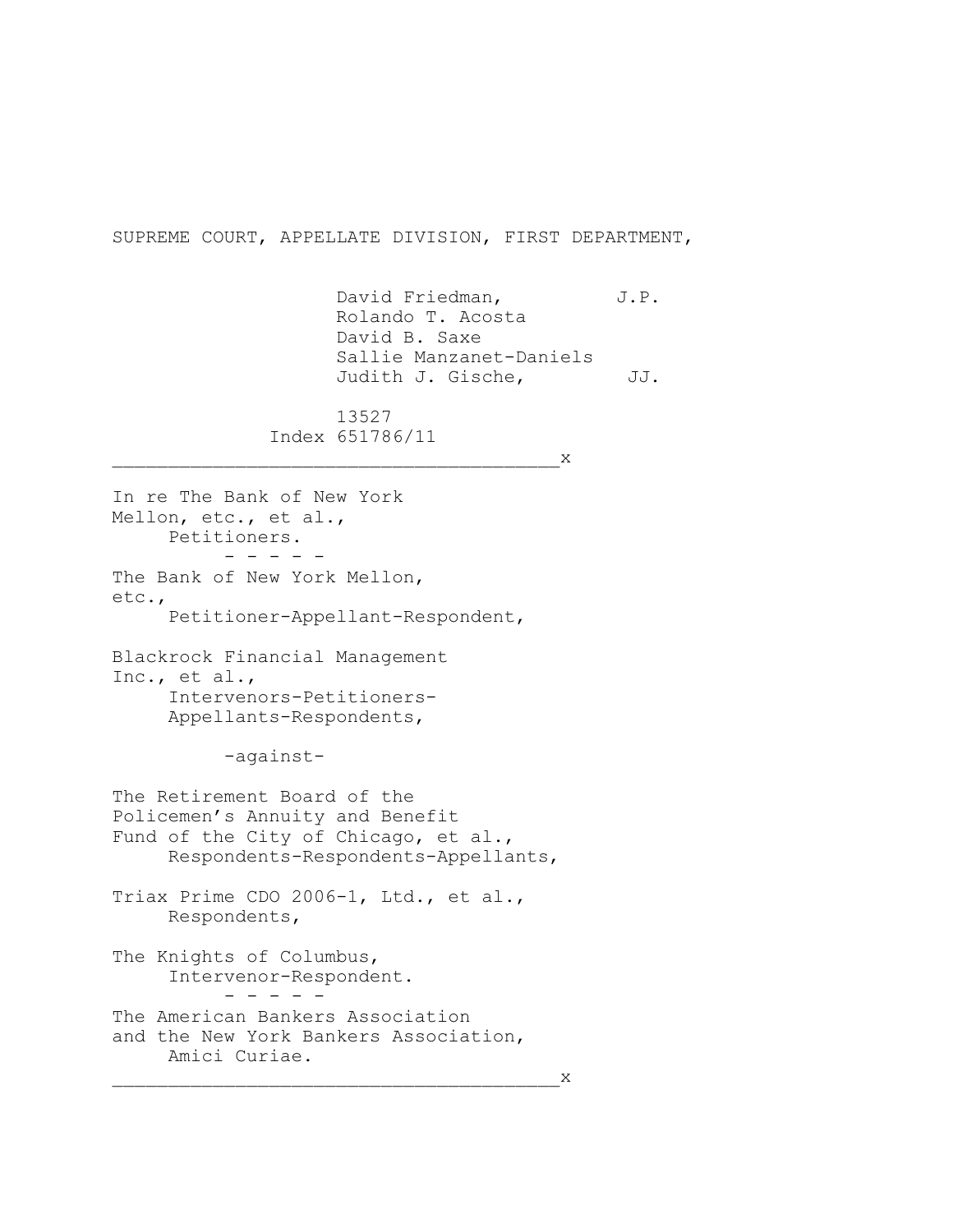Cross appeals from the order and judgment (one paper), of the Supreme Court, New York County (Barbara R. Kapnick, J.), entered February 21, 2014, in this special proceeding brought pursuant to CPLR article 77, approving the settlement agreement except to the extent it releases the loan modification repurchase claims.

> Mayer Brown LLP, New York (Matthew D. Ingber, Christopher J. Houpt, Hannah Y.S. Chanoine, Michael Kimberly and Michael Rafield of counsel), and Dechert LLP, New York (James M. McGuire, Hector Gonzalez and Mauricio A. España, of counsel), for The Bank of New York Mellon, appellant-respondent.

Gibbs & Bruns LLP, Houston, TX (Kathy D. Patrick of the bar of the State of Texas, admitted pro hac vice, of counsel), and Warner Partners, P.C., New York (Kenneth E. Warner of counsel), for intervenorsappellants-respondents.

Scott+Scott, LLP, New York (Beth A. Kaswan, William C. Fredericks and Max R. Schwartz of counsel), for The Retirement Board of the Policemen's Annuity & Benefit Fund of the City of Chicago, City of Grand Rapids General Retirement System, City of Grand Rapids Police and Fire Retirement System and The Westmoreland County Employee Retirement System, respondents-appellants.

Halperin Battaglia Raicht, LLP, New York (Donna H. Lieberman and Scott A. Ziluck of counsel), for United States Debt Recovery VIII, LP and United States Debt Recovery X, LP, respondents-appellants.

Federman & Sherwood, New York (William B. Federman of counsel), for American Fidelity Assurance Company, respondent-appellant.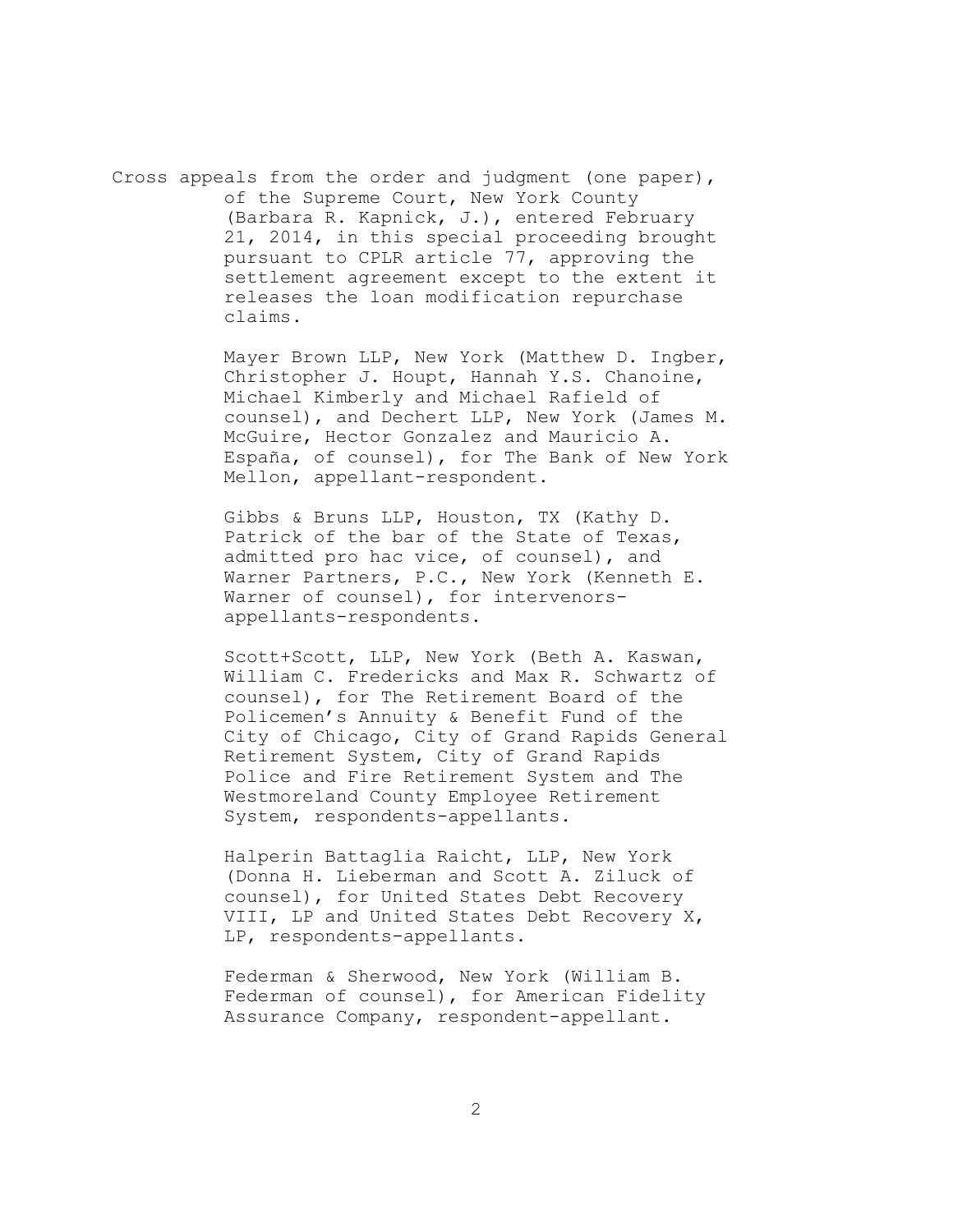Alston & Bird LLP, New York (Michael E. Johnson and Alexander S. Lorenzo of counsel), for amici curiae.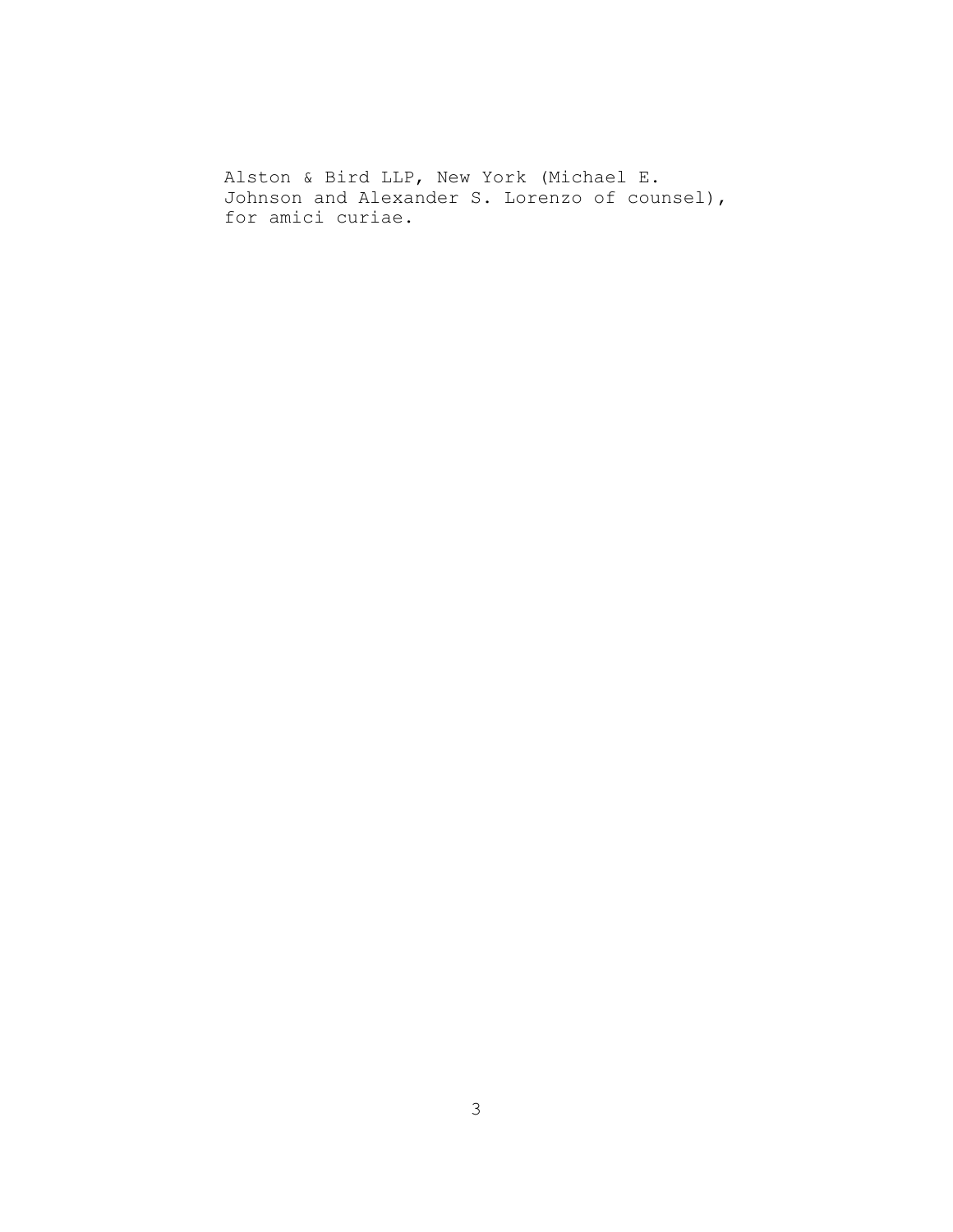SAXE, J.

This appeal requires us to consider the nature and extent of the scrutiny the court may properly apply to a trustee's settlement of claims of misconduct on the part of the originator and servicer of residential mortgage backed securities. Petitioner Bank of New York Mellon (BNYM), as trustee, commenced this proceeding pursuant to CPLR Article 77, seeking court approval for a settlement of claims brought on behalf of a large group of certificateholders against the originator and servicer of the residential mortgage backed securitization trusts for which BNYM serves as trustee. Some other certificateholders opposed the settlement, asserting a number of failures with regard to the Trustee's handling of the negotiation and with regard to the proposed settlement. We conclude that the Trustee properly exercised its discretion in its settlement of all the claims.

## Background

Between 2004 and 2008, approximately 1.6 million residential mortgage loans were bundled together into securities pursuant to Pooling and Servicing Agreements (PSAs) or Sale and Servicing Agreements (collectively, Governing Agreements), and held in 530 residential mortgage-securitization trusts, with BNYM serving as Trustee. These mortgage-backed securities were originated and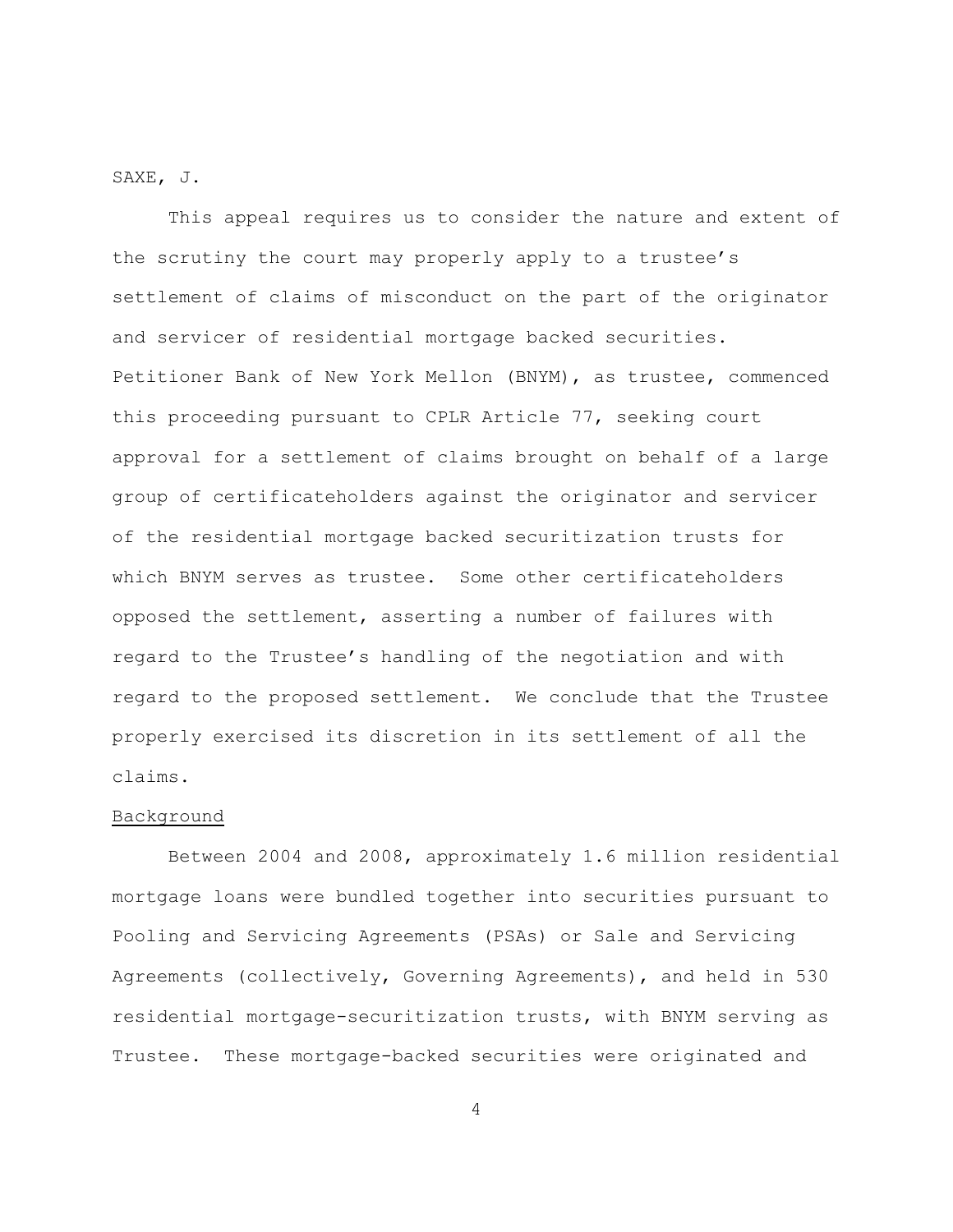sold by Countrywide Home Loans, then underwritten and sold to investor-certificateholders. Countrywide serviced the loans until it was acquired by Bank of America (BofA) in July 2008.

On October 18, 2010, following the collapse in the housing market and the decline in the value of mortgage-backed securities, a Notice of Non-Performance was issued to Countrywide and Bank of New York by a large group of the certificateholders, referred to here as the Institutional Investors,  $1$  who collectively hold more than \$34 billion in certificates in the Trusts, representing 24% of the face value of all such certificates.

 $1$  The Institutional Investors, intervenors-petitioners here, consist of: BlackRock Financial Management Inc.; Kore Advisors, L.P.; Maiden Lane, LLC; Metropolitan Life Insurance Company; Trust Company of the West and affiliated companies controlled by The TCW Group, Inc.; Neuberger Berman Europe Limited; Pacific Investment Management Company LLC; Goldman Sachs Asset Management, L.P.; Teachers Insurance and Annuity Association of America; Invesco Advisors, Inc.; Thrivent Financial for Lutherans; Landesbank Baden-Wuerttemberg; LBBW Asset Management (Ireland) plc, Dublin; ING Bank fsb; ING Capital LLC; ING Investment Management LLC; Nationwide Mutual Insurance Company and its affiliated companies; AEGON USA Investment Management LLC, authorized signatory for Transamerica Life Insurance Company, AEGON Financial Assurance Ireland Limited, Transamerica Life International (Bermuda) Ltd., Monumental Life Insurance Company, Transamerica Advisors Life Insurance Company, AEGON Global Institutional Markets, plc, LIICA Re II, Inc., Pine Falls Re, Inc., Transamerica Financial Life Insurance Company, Stonebridge Life Insurance Company, and Western Reserve Life Assurance Co. of Ohio; Federal Home Loan Bank of Atlanta; Bayerische Landesbank, Prudential Investment Management, Inc.; and Western Asset Management Company.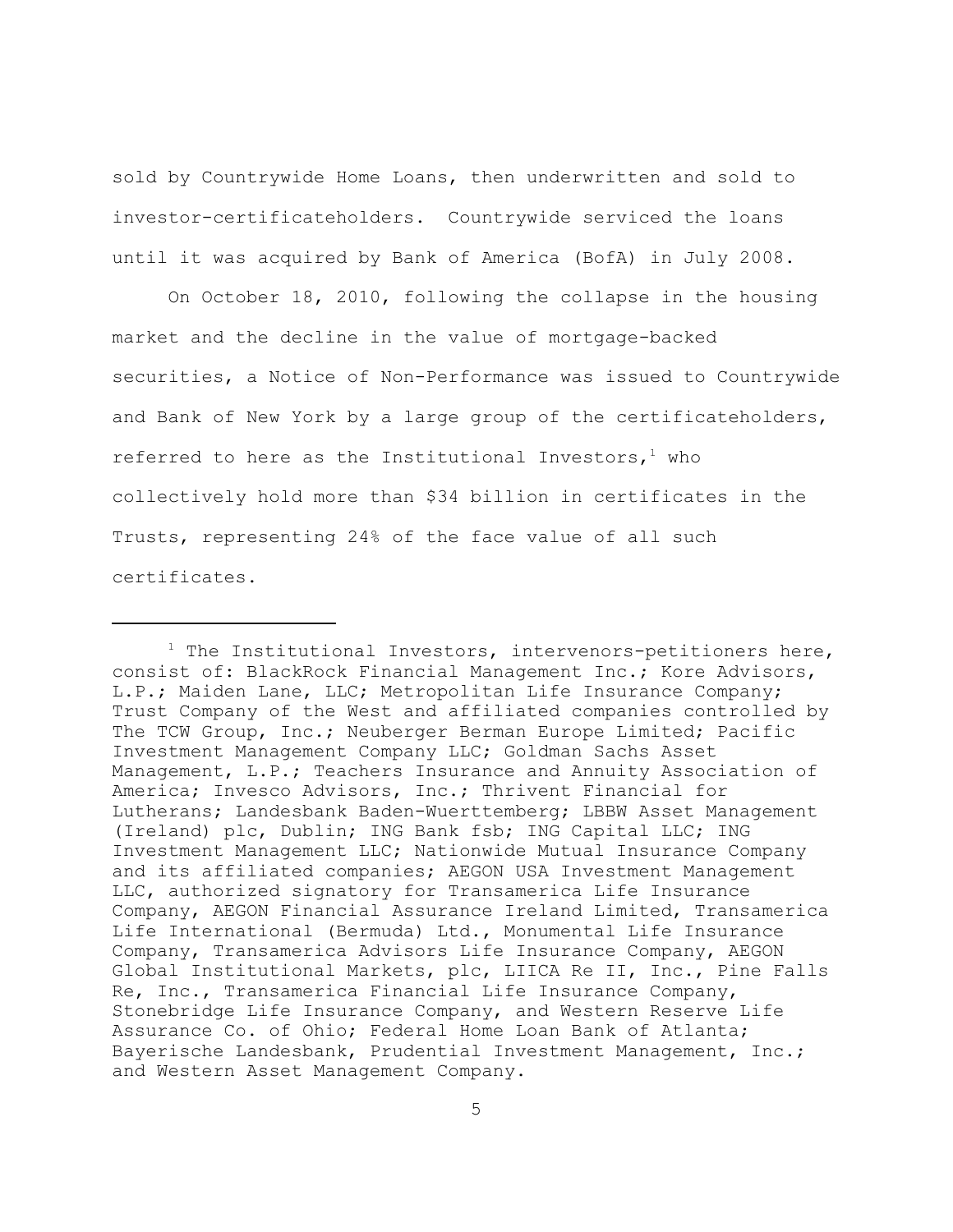## The Settlement

Beginning in November 2010, the Institutional Investors, with the participation of the Trustee and its retained counsel, engaged in negotiations with Countrywide and BofA to reach a settlement of the claims raised in their Notice of Non-Performance for the benefit of the Trusts. Ultimately, with the assistance and participation of the Trustee, the Institutional Investors arrived at a proposed settlement agreement with BofA and Countrywide, dated June 28, 2011. Under the settlement, BofA and Countrywide agreed to: (1) pay \$8.5 billion into the Trusts, allocated pursuant to an agreed-upon methodology that accounts for past and expected future losses associated with the loans in each Trust; (2) implement improvements in mortgage servicing procedures, including transfer of high-risk loans to specialty subservicers, which improvements could not have been achieved in litigation, and were valued at \$3 billion; and (3) indemnify the Trusts against certain losses caused by an alleged failure by the seller to deliver mortgage loan files in the proper form.

The Trustee then commenced this special proceeding under CPLR Article 77, for court approval of the settlement agreement, and the Institutional Investors made a motion to intervene as copetitioners. Following a worldwide notice program, the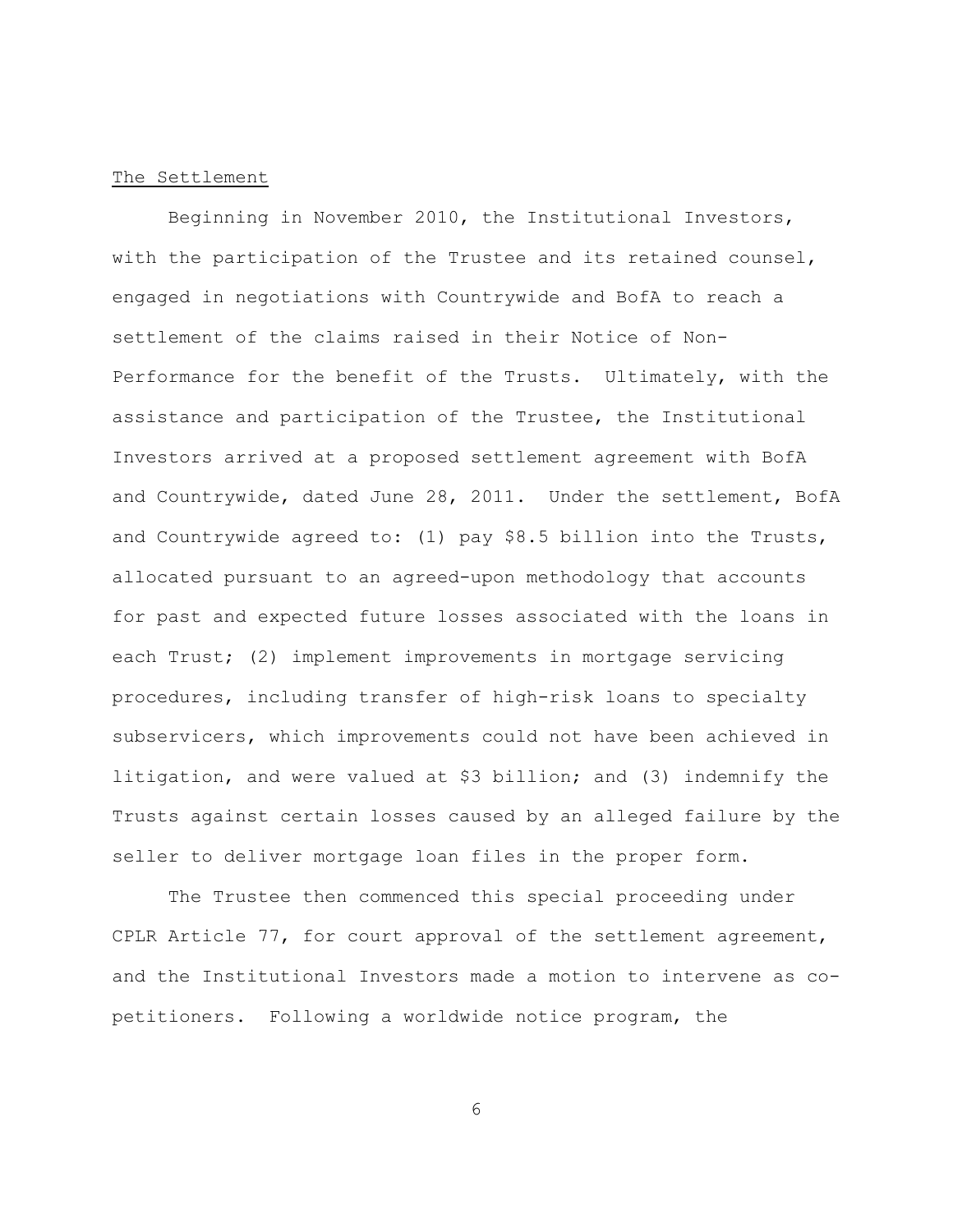Objectors,<sup>2</sup> a group of certificateholders who opposed the settlement, were permitted to intervene. A lengthy hearing was then held.

In opposition to the settlement, the Objectors argued that the Trustee had acted unreasonably, in bad faith, and outside its discretion by (1) failing to represent Certificateholders' interests during settlement negotiations and placing its own interests above those of Certificateholders, focusing on its own liability exposure; (2) retaining conflicted counsel who immediately focused on a settlement without properly investigating the loans or evaluating the strengths and weaknesses of the various claims; (3) relying on faulty assumptions to estimate a low settlement range for the claims; and (4) failing to insist on a loan file review. Additionally, some of the Objectors specifically argued that the seller or servicer of the Trusts' loans had breached their obligation under the PSAs to repurchase modified loans from the Trusts, and that

 $2$  The Objectors consist of the Retirement Board of the Policemen's Annuity & Benefit Fund of the City of Chicago, the City of Grand Rapids General Retirement System, and the City of Grand Rapids Police and Fire Retirement System [the "Public Pension Funds"], United States Debt Recovery VIII, LP and United States Debt Recovery X, LP [the "US Debt Recovery Entities"], and American Fidelity Assurance Company ["American Fidelity"]. The AIG Entities and the Triaxx Entities that appear as respondents in the caption have withdrawn their appeals.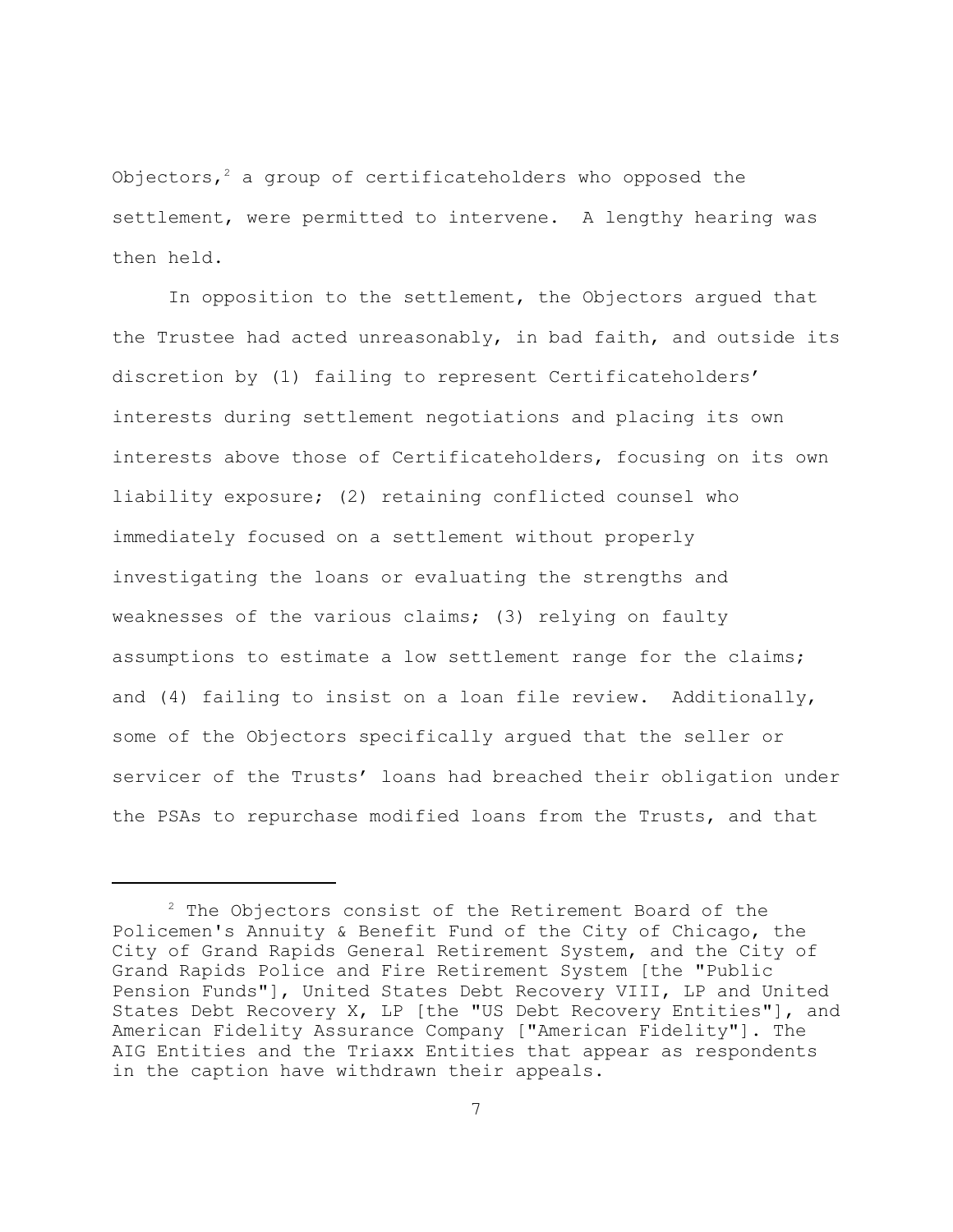the settlement improperly releases those claims without the necessary scrutiny or assessment of their value.

While Supreme Court approved the bulk of the settlement, and rejected the claims faulting the Trustee's conduct, it agreed with those Objectors who took issue with the settlement's release of claims arising out of the alleged failure to repurchase modified loans. The court held that the Trustee had acted "unreasonably or beyond the bounds of reasonable judgment" by failing to investigate the potential worth or strength of those claims before releasing them. Specifically, the court asserted that the Trustee's attorney, Jason Kravitt, had not shown that a factual assessment had been made of the value of those claims. It disapproved of Kravitt's reliance on the reasoning that (1) BofA had a strong argument that the language in the PSAs did not require the repurchase of loans modified for loss mitigation purposes; (2) since loss mitigation modifications were favored by both state and federal governments, it did not think BofA would agree to repurchase the loans that were modified on that basis; and (3) the claim for compensation based on the failure to repurchase the modified loans was a weak one for negotiation purposes, and it was a better negotiation strategy to focus on the strong contentions. In rejecting the Trustee's foregoing reasoning, the court explained that the submissions lacked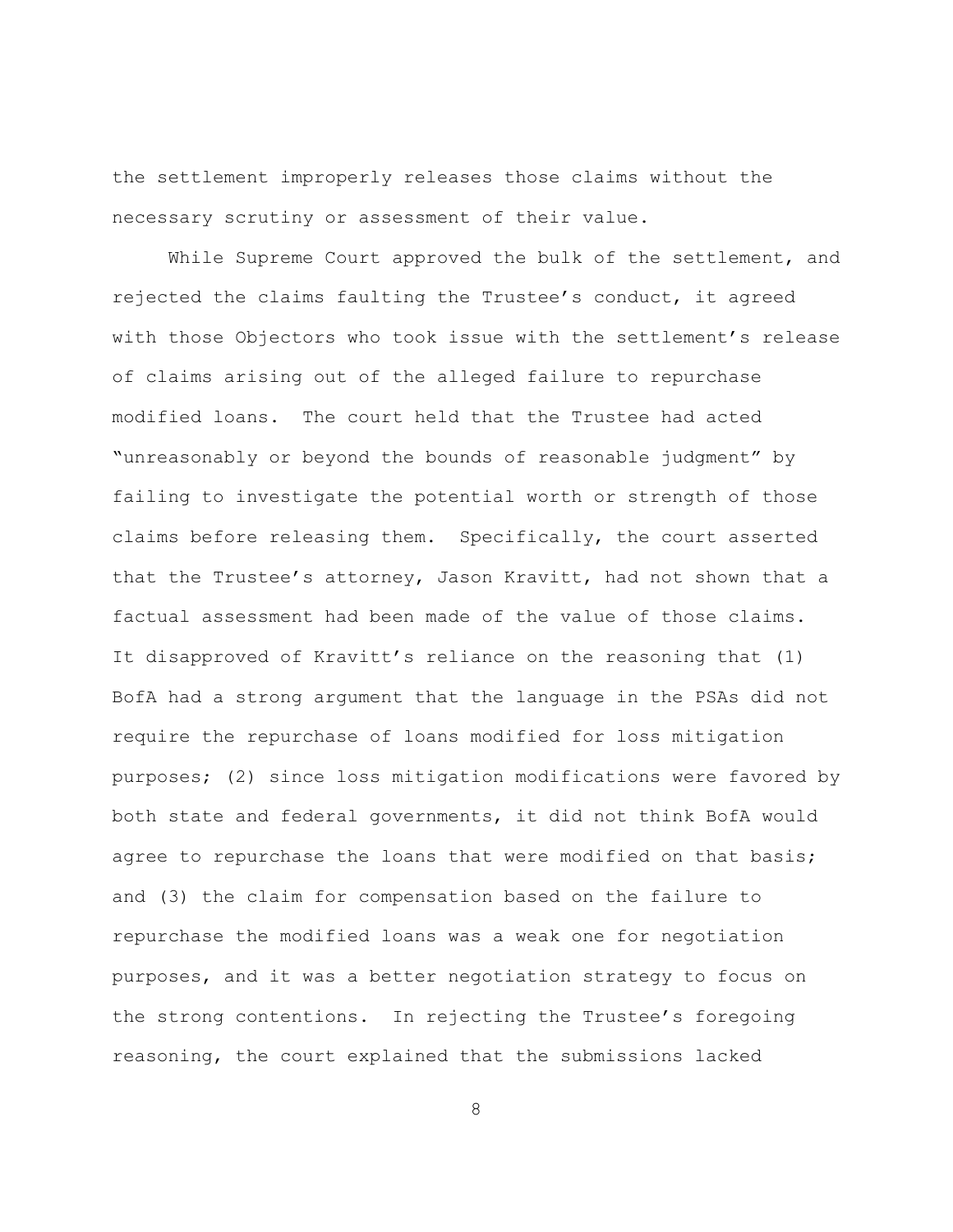evidentiary material supporting the Trustee's interpretation of the language in the PSAs regarding the repurchase obligation for modified loans, particularly noting that the Trustee had not retained an expert for this issue.

## Discussion

The ultimate issue for determination here is whether the trustee's discretionary power was exercised reasonably and in good faith (*see Haynes v Haynes*, 72 AD3d 535, 536 [1st Dept 2010]). It is not the task of the court to decide whether we agree with the Trustee's judgment; rather, our task is limited to ensuring that the trustee has not acted in bad faith such that his conduct constituted an abuse of discretion (*id.*).

We agree with Supreme Court that the Trustee did not abuse its discretion or act unreasonably or in bad faith in embarking on the settlement here. The Trustee acted within its authority throughout the process, and there is no indication that it was acting in self-interest or in the interests of BofA rather than those of the certificateholders.

Importantly, "if a trustee has selected trust counsel prudently and in good faith, and has relied on plausible advice on a matter within counsel's expertise, the trustee's conduct is significantly probative of prudence" (Restatement [Third] of Trusts  $\frac{1}{5}$  77, Comment b[2]). While reliance on the advice of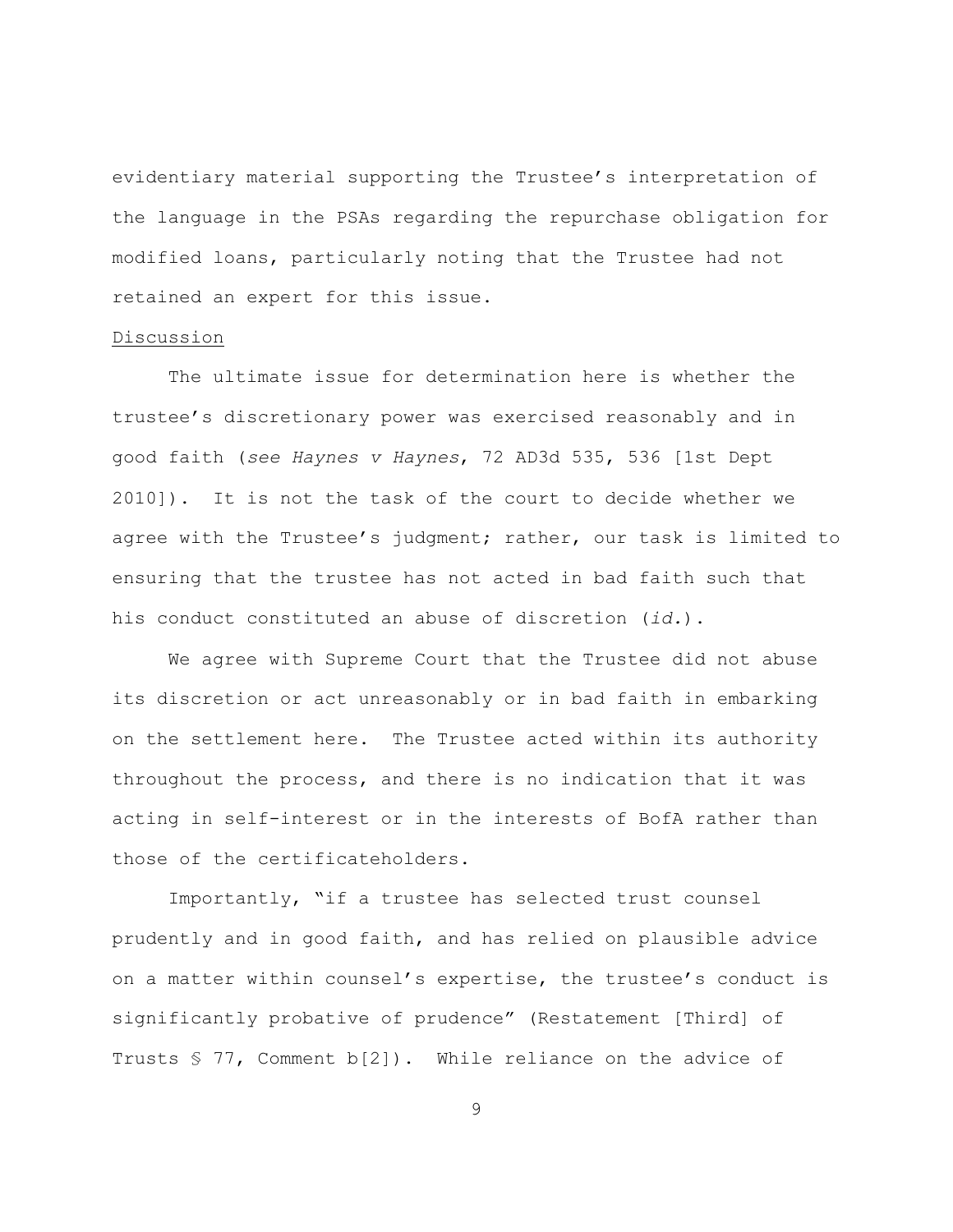counsel may not always be the end of the analysis regarding a claimed breach of trust -- it is possible for a trustee to specifically seek out legal advice that would support the trustee's desired course of conduct, or there may be other circumstances establishing that it was unreasonable to follow the legal advice (*id.*) -- a party challenging the decisions of a trustee who followed the advice of a highly-regarded specialist in the relevant area of law can prevail only upon a showing that, based on the particular circumstances, the reliance on such counsel's assessment was unreasonable and in bad faith. Court approval of the settlement does not require that the court agree with counsel's judgment or assessment; all that is required is a determination that it was reasonable for the Trustee to rely on counsel's expert judgment.

Supreme Court correctly rejected the arguments that the Trustee's retained law firm, Mayer Brown, suffered from a disabling conflict of interest such that the firm could not render valid legal analysis and advice. The nature of the asserted conflict was disclosed and waived, and had no impact on the propriety of the advice on which the Trustee relied.

Indeed, reliance on the advice of lead counsel, Jason Kravitt, was eminently reasonable. Kravitt was a leading expert in the field of securitization, and he and his team of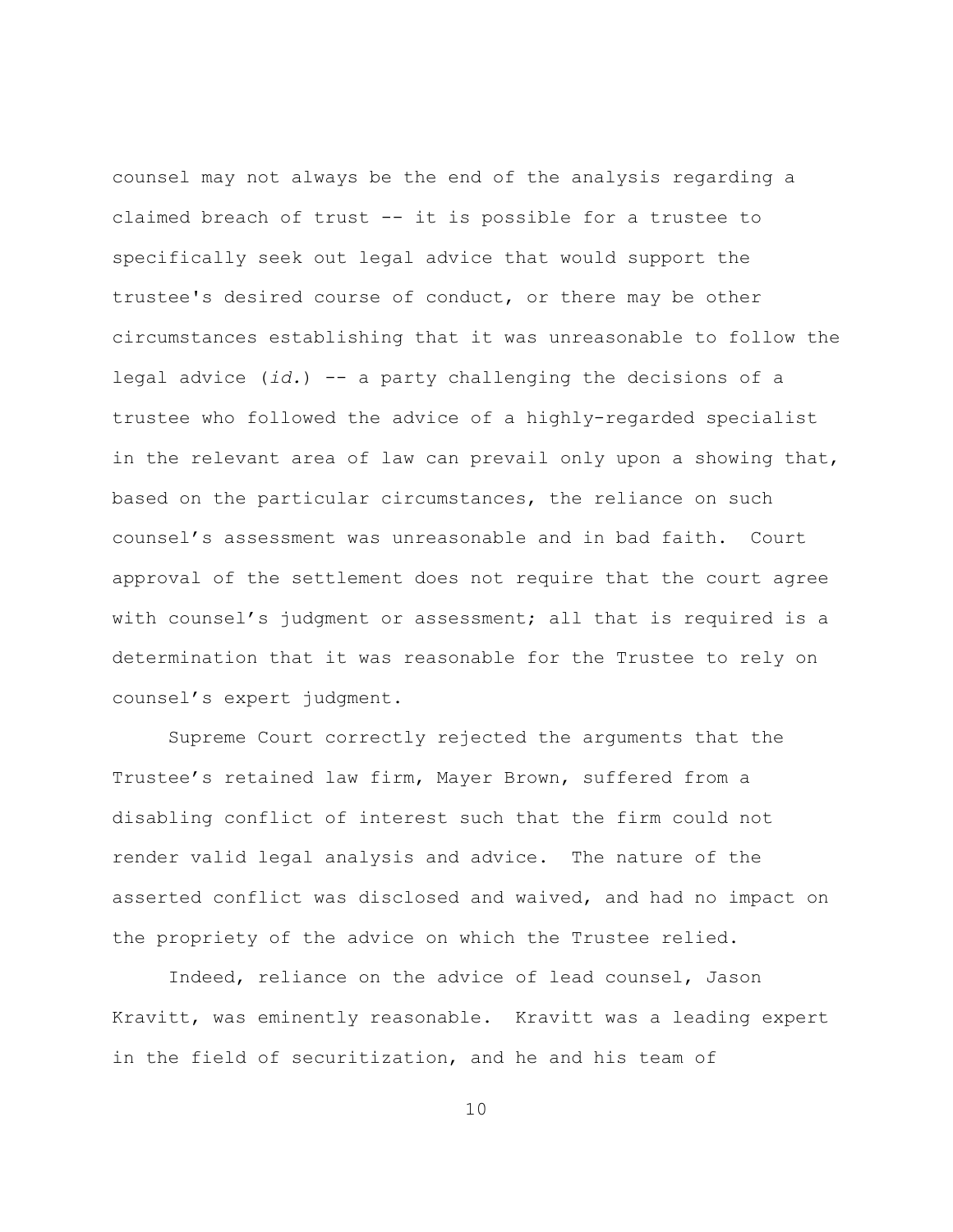experienced securitization lawyers thoroughly reviewed the relevant governing agreements. Ultimately, they reasonably embraced a negotiating strategy that did not specifically seek recovery for the claimed failure to repurchase modified loans for any of the 530 Trusts. Viable legal reasoning led to the conclusion that the PSAs did not appear to require repurchase by the seller of loans that the seller or servicer modified for loss mitigation purposes -- the only type of modification actually performed on the mortgage loans in the Trust. Moreover, it was reasonable to suggest that BofA was unlikely to agree to repurchase such loans because that type of modification was being encouraged by government policy in the foreclosure crisis. Nor was it unreasonable for Kravitt to recommend against pressing what he perceived to be a weak argument regarding the claimed repurchase obligation for loan modifications, since doing so could detract from efforts to press the stronger claims for breach of warranty and servicing obligations. Indeed, the release of weak claims in the context of comprehensive settlements may be a viable and reasonable negotiation strategy (*see e.g. In re Triac Cos., Inc.*, 791 A2d 872, 876, 878 [Del Ch 2001]; *Manacher v Reynolds*, 165 A2d 741, 747 [Del Ch 1960]); here, there was reason to suggest that declining to press the weak claims would not reduce the total amount of money the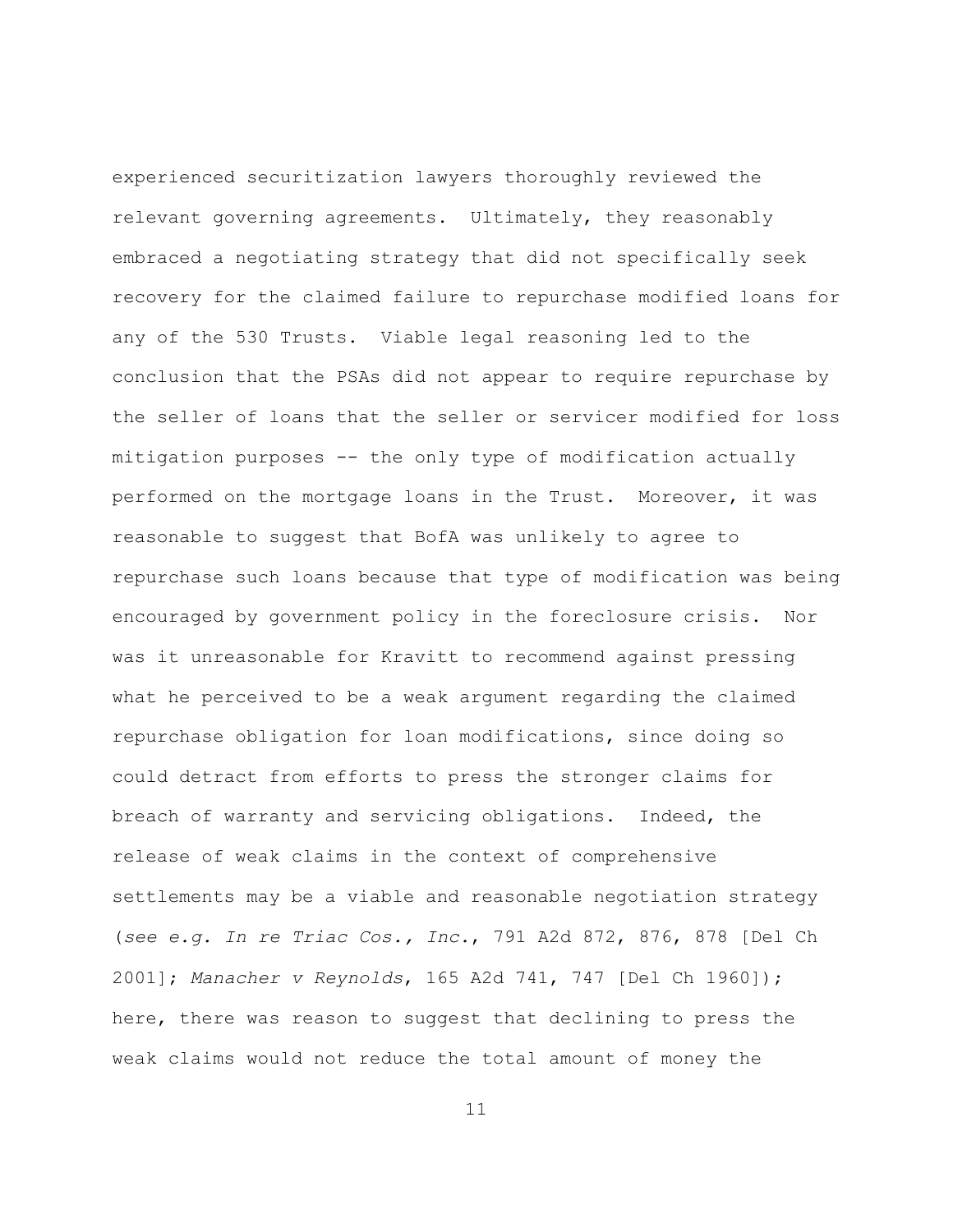Trustee would ultimately achieve in pressing the stronger claims.

In evaluating the elements of the settlement, the Trustee properly obtained and considered the opinions of several highly respected outside experts, including not only the assessment of the money value of the claims, but assessments of Countrywide's ability to pay  $-$ - estimated by experts as a maximum of  $$4.5$ billion -- and the likelihood of success of BofA's defense against a claim of successor liability, a claim which experts warned had never been successfully applied in such a situation. Kravitt's decision not to have an outside expert evaluate the legal merits of the loan modification claims does not undermine his assessment. Retained legal counsel can properly assess legal issues and nothing in the Trustee's retention, or non-retention, of experts warrants the rejection of counsel's assessment and advice or the Trustee's ultimate decision to accept the terms of the negotiated settlement. It is also worth noting that it would have been unreasonable to decline to enter into the settlement with the expectation of obtaining a much greater judgment after years of litigation, while knowing that attempts to enforce such a judgment would likely result in the actual collection of a lesser sum than that offered in the proposed settlement.

In rejecting the portion of the settlement that released the loan modification repurchase claims, and in finding that the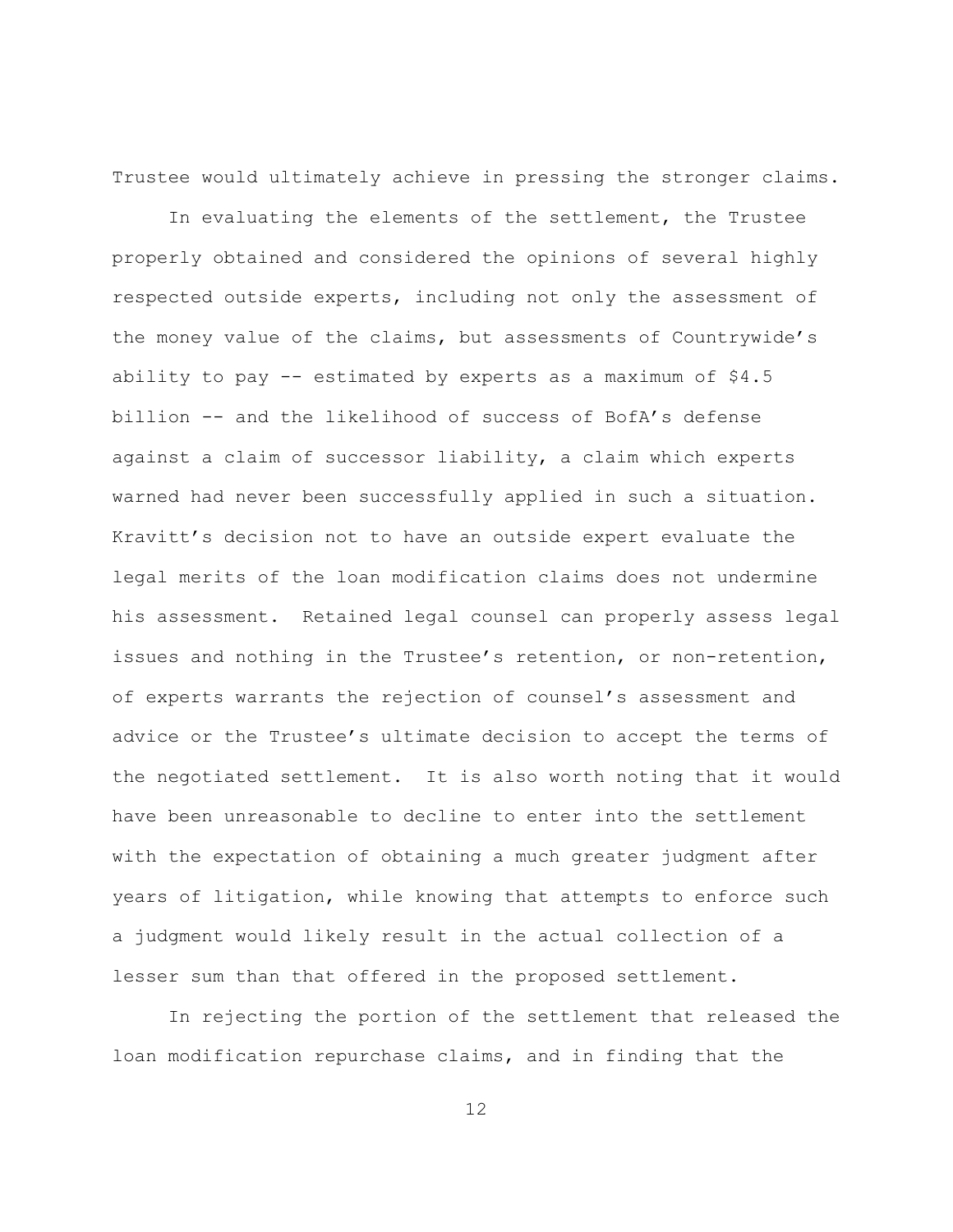Trustee lacked the necessary basis for its assessment that the loan modification claims were too weak to warrant pursuing in negotiating the global settlement, Supreme Court disregarded the standard of deference due to a trustee's exercise of discretionary judgment. Indeed, in doing so the court was, in effect, improperly imposing a stricter and far less deferential standard, one that allows a court to micromanage and second guess the reasoned, and reasonable, decisions of a Trustee. We therefore find that the Trustee did not abuse its discretion in deciding to release the claims based on the failure to repurchase the modified mortgages, and we approve the settlement in its entirety.

Accordingly, the order and judgment (one paper), of the Supreme Court, New York County (Barbara R. Kapnick, J.), entered February 21, 2014, in this special proceeding brought pursuant to CPLR article 77, approving the settlement agreement except to the extent it releases the loan modification repurchase claims, should be modified, on the law and the facts, to approve the